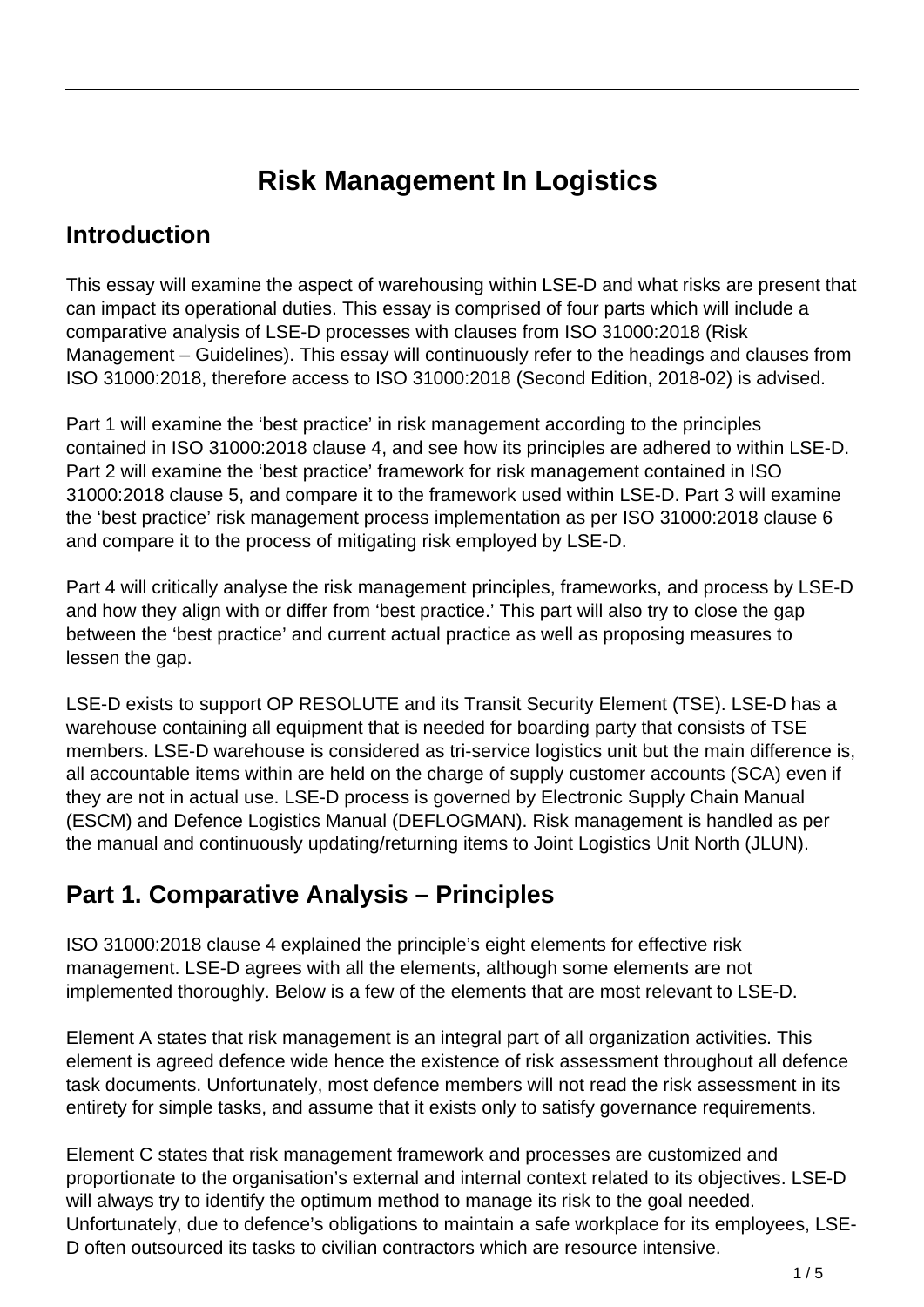Element D discusses the inclusion of the appropriate and timely involvement of stakeholders. LSE-D holds true to this element especially where all taskings involve more than one unit across states. LSE-D is active and routinely hold logistics synchronisation (logsync) with Maritime Border Command (MBC) in Canberra, and Patrol Boat group to assess current and future demands. This aligns with element F being best available information is a key input to risk management.

Element E states the dynamic nature of risk management that will be able to anticipate, detect, acknowledge, and respond in an appropriate and timely manner. This element is where LSE-D performs effectively. Having autonomy from Canberra as well as fully manned, LSE detects then reacts to risks that arise effectively. Although there are times when Canberra would veto a risk management process for what some perceive, a better solution.

Element G states that human behaviour and culture significantly influence all aspects of risk management. LSE-D acknowledge this through how different the thought process of the OIC LSE-D from the supervisors in MBC Canberra. This should be bridged by utilizing element D.

Element H states the continual improvement in risk management through learning and experience. LSE-D does modify its routine to make its processes more effective. Having autonomy to manage its internal processes, as long as it complies with governance requirements and achieves the intended outcome enables LSE-D to freely experiment to increase its efficiency.

# **Part 2. Comparative Analysis – Framework**

ISO 31000:2018 clause 5 explained how risk management framework is able to assist the integration of risk management in every activity and function. A risk management framework will outline how LSE-D detects, examines, and reacts to risks. Especially when risk management is to be integrated throughout defence in all planning activities to implement processes and ensure potential risks are fully taken into consideration within decision making (Joint Directive on the Management of Risk in Defence 30/2015).

### **Leadership and commitments**

LSE-D has support from the head of Maritime Border Command and takes advantage of synergies within MBC command elements. All personnel within LSE-D are aware of the delegations that need to be sought for various items and services needed. For logistics management and its risk assessment, personnel are able to access the underlining documents of the public governance performance and accountability (PGPA), DEFLOGMAN, ESCM et al to ensure all processes are within the remit of LSE-D. All tasks, movements, and pers issues are reported through the appropriate chain of command to ensure smooth operation of the unit. A clear chain of command is vital to develop and enforce organisational support towards risk management (Waters & Waters 2011).

### **Integration**

To properly integrate risk management, an understanding of LSE-D structure and goals is important. LSE-D exists to ensure there is a single point of contact for OP Resolute specific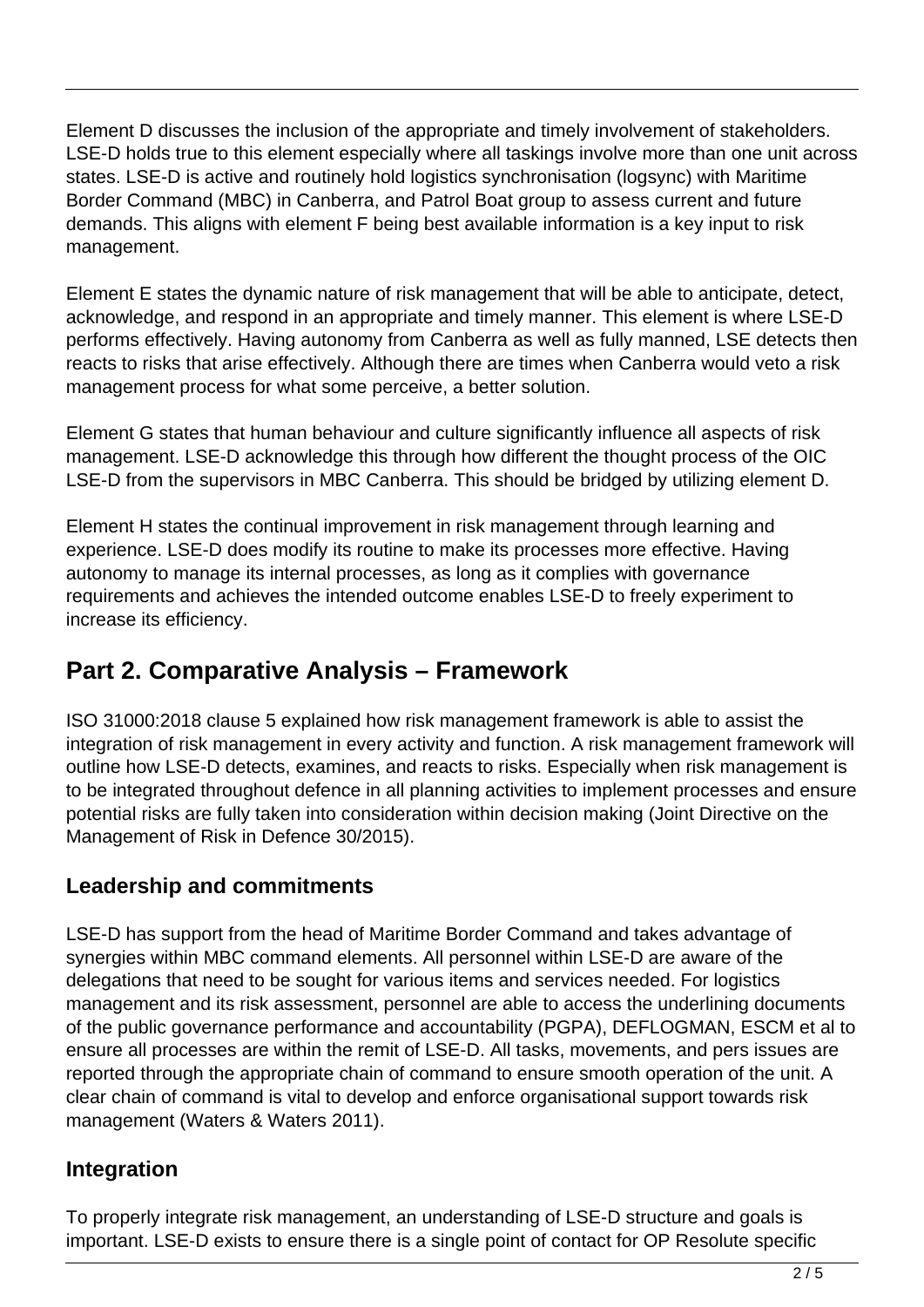logistic requirements including equipment to sustain the current TSE compliment, as well as holding sufficient levels of contingency stock for enactment of additional rotations at short notice if required.

LSE-D understands both the external and internal context upon which it bases its risk management. Some external contexts are provided by the political atmosphere, cultural factors, public perceptions, and inter-dependencies between other ADF units to complete a task. While the internal contexts come from PGPA, ADF policies, and the relationship with internal ADF stakeholders for example Patrol Boat Group or even outside of the ADF such as order Force.

#### **Roles, authorities, responsibilities, and accountabilities**

LSE-D has a clear chain of command in both logistics and personnel operations which articulate who is accountable for what both LSE-D and TSE are tasked with. The only KPI for LSE-D is that all tasks are completed safely, effectively and on-time. Risk management is done locally by LSE-D for routine tasks but for ad hoc event generated taskings, the risk will still need to be accepted by the correct supervisors located in MBC Canberra.

### **Allocating Resources**

All LSE-D personnel are trained to effectively manage and document the resources provided and utilised. Personnel also conduct courses as part of their career progression which can be utilised back in LSE-D.

### **Establishing Communication and Consultation**

Communication and reporting mechanisms exist in every part of ADF operations and are extensively utilised by LSE-D. Due to LSE-D's direct reporting chain being based in Canberra, LSE-D generates weekly reports consisting of all activities important current and future tasks and their status. LSE-D also conducts a logsync with MBC logistics in Canberra via telephone every Tuesday.

#### **Implementation**

LSE-D has implemented its risk management framework by making sure decisions are made at the appropriate level. Every member of LSE-D is aware that they work under certain guidelines such as PGPA and the ESCM and know the importance of seeking appropriate guidance to clarify and ambiguity in the task prior to carrying out any financial commitment or action.

LSE-D also provide expectation management to stakeholders to ensure relevant contingencies are identified and the appropriate course of action is taken.

#### **Evaluation and Improvement**

LSE-D continually review the implemented risk management framework to better cope with the rigor of the operation. All improvements which require the outlay of public funds will always be critically analysed and pushed up the chain of command for approval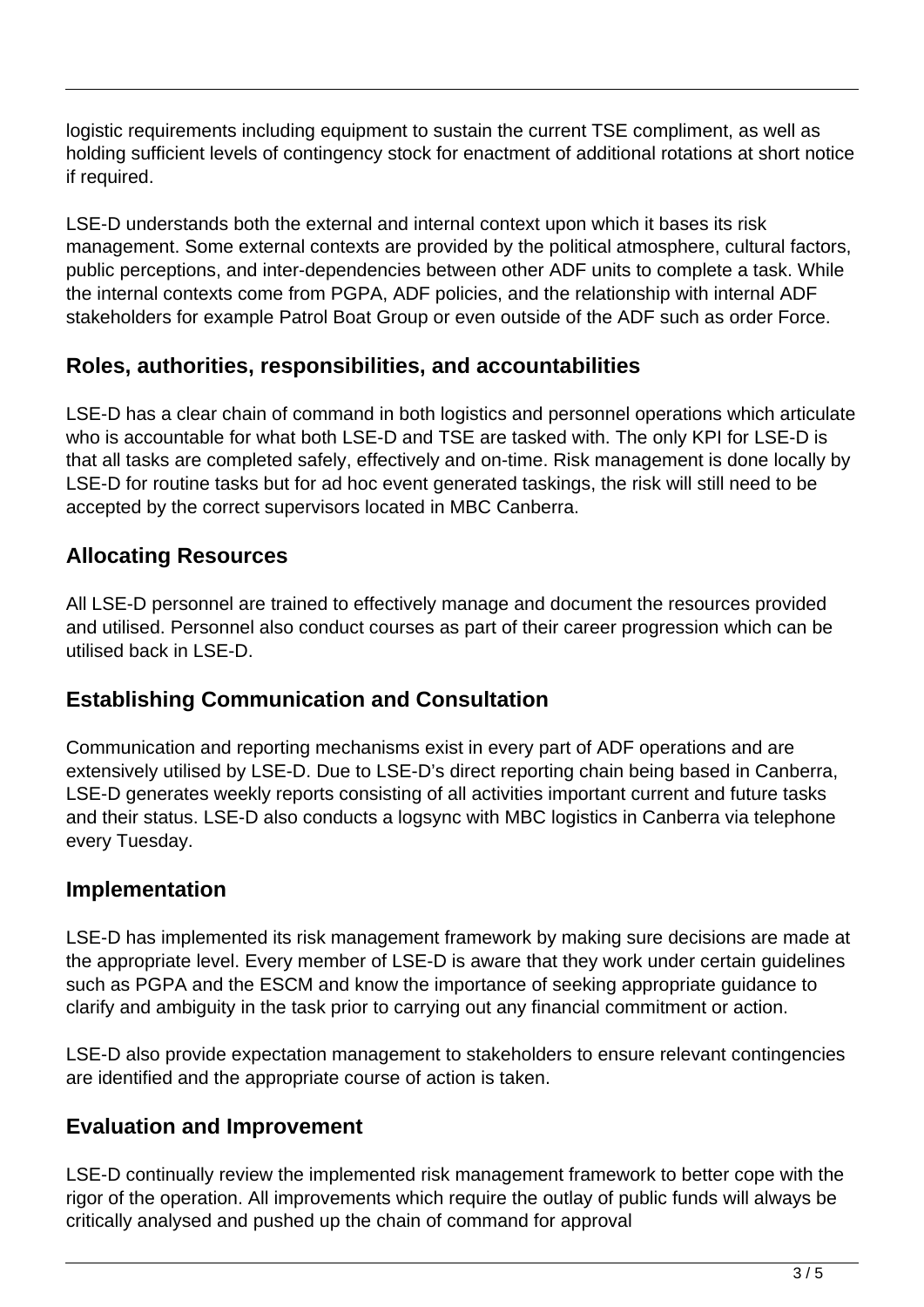### **Part 3: Comparative Analysis – Process**

ISO 31000:2018 Clause 6 will examine the process of risk management through a systematic application of policies and procedures, through to recording and reporting risk. This section will analyse risk processes implemented by LSE-D which contrast the ISO document.

#### **Communications and Consultations**

LSE-D has a robust communication and reporting process. LSE-D routinely engage with multiple stakeholders through formal and informal means. This in turn provides LSE-D with sufficient information to assess risk and be able to make informed decisions.

#### **Scope, Context, and Criteria**

Risk management process may be applied at different levels. LSE-D is primarily involved at the operational or tactical level. LSE-D, as well as MBC have and will always specify the level of relative risk it will accept whilst balancing it against the objectives that need to be met.

#### **Risk Assessment**

LSE-D employs both subjective and objective methods of risk assessment to its tasks. Subjective identification techniques are usually taken before a more detailed objective analysis. The initial method for LSE-D is SWOT (ops/tactical) whilst HQMBC will utilise Joint Military Appreciation Process (JMAP) for its strategic assessment before passing the task down the chain to LSE-D (Hoskin, 2009).

Objective analysis will consider established processes such as Root Cause Analysis (RCA) (ThinkReliability, 2018), process control (Waters & Waters, 2011), and supply chain mapping (Achilles, 2018). Through subjective and objective processes, LSE-D will be able to analyse, evaluate and determine the risk to a task and manage it accordingly.

#### **Risk Treatment**

LSE-D will identify the risk and a treatment or hedging will be put in place either as per pre established treatment option or a novel treatment to deal with the event. Most of the risk treatment by LSE-D will be at a tactical level such as delivering a variety of equipment to a location or procurement of goods and services.

#### **Monitoring, Reviewing, Recording, Reporting Risk**

LSE-D will identify risk that is inherent in every activity at the beginning and assess periodically throughout the activity. Risk to the activity will also be laid out in the Safety Risk Assessment appendix to an activity document.

Physical risk can be reported through SENTINEL reporting using DRN terminal. SENTINEL is able to register a potential risk as well as incident reporting.